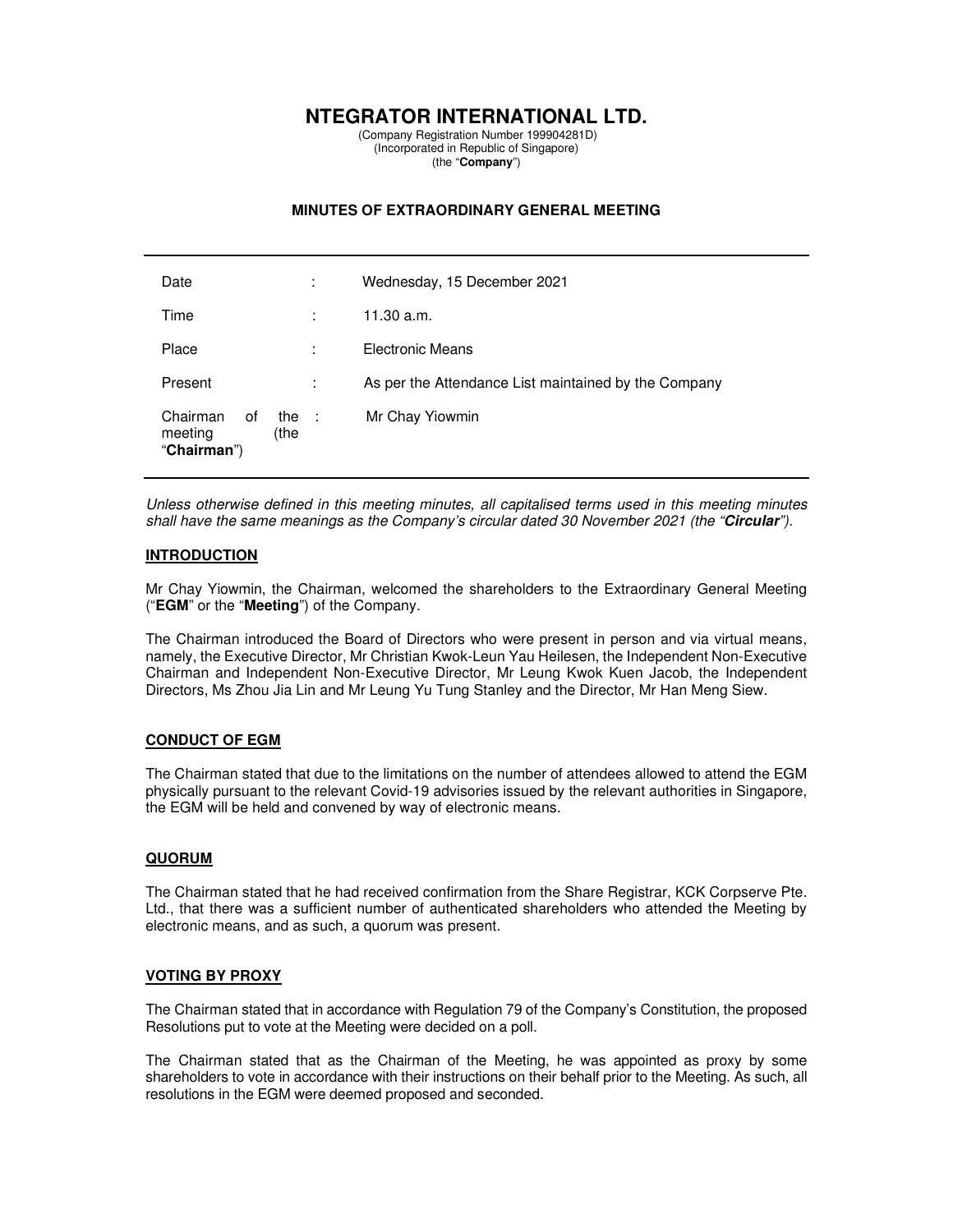## **NTEGRATOR INTERNATIONAL LTD.**

- Minutes of Extraordinary General Meeting Page | 2

The Chairman stated that the Proxy Forms lodged have been checked by the Company's Scrutineers, Complete Corporate Services Pte Ltd, and were found to be in order.

## **CIRCULAR TO SHAREHOLDERS**

The Chairman stated that the Circular and the Notice of EGM (the "**Notice**") have been circulated to the shareholders via publication on SGXNET and the Company's website.

The Chairman suggested that the Notice convening the Meeting be taken as read.

#### **COMMENTS, QUERIES AND QUESTIONS FROM SHAREHOLDERS**

The Chairman stated that shareholders have been given the opportunity to submit comments, queries and questions by 11.30 a.m. on Tuesday, 7 December 2021. The Chairman stated that the Company did not receive comments, queries and/or questions in relation to the resolutions in the EGM before the stated deadline.

#### **ORDINARY BUSINESS**

### **1. ORDINARY RESOLUTION 1: THE PROPOSED DIVERSIFICATION INTO THE NEW BUSINESSES**

The Meeting proceeded to approve Ordinary Resolution 1 in relation to the Proposed Diversification into the New Businesses.

The Chairman stated that the text of the resolution is set out in the Notice of EGM found in the Company's circular dated 30 November 2021.

The motion was put to a vote by way of a poll.

The Chairman stated that based on the proxy forms submitted prior to the EGM, there were 253,686,500 shares voting "FOR" the motion representing 98.45%, 4,000,000 shares voting "AGAINST" the motion representing 1.55% and zero shares abstained from voting on the motion. Accordingly, the Chairman declared the Ordinary Resolution 1 carried by a majority vote. It was resolved:

 **"**That:

- (a) approval be and is hereby given for the diversification by the Company and its subsidiaries of its core business to include the New Businesses that involve activities described in Section 2 of the Company's circular to shareholders dated 30 November 2021, and any other activities related to the Proposed Diversification into the New Businesses; and
- (b) the Directors or any of them be and are hereby authorised to do any and all such acts (including approving, executing and delivering all such documents as may be required) as they may, in their absolute discretion deem fit, expedient or necessary to give effect to this ordinary resolution as they or he may think fit."

#### **2. ORDINARY RESOLUTION 2: THE PROPOSED ADOPTION OF THE NTEGRATOR EMPLOYEE SHARE OPTION SCHEME**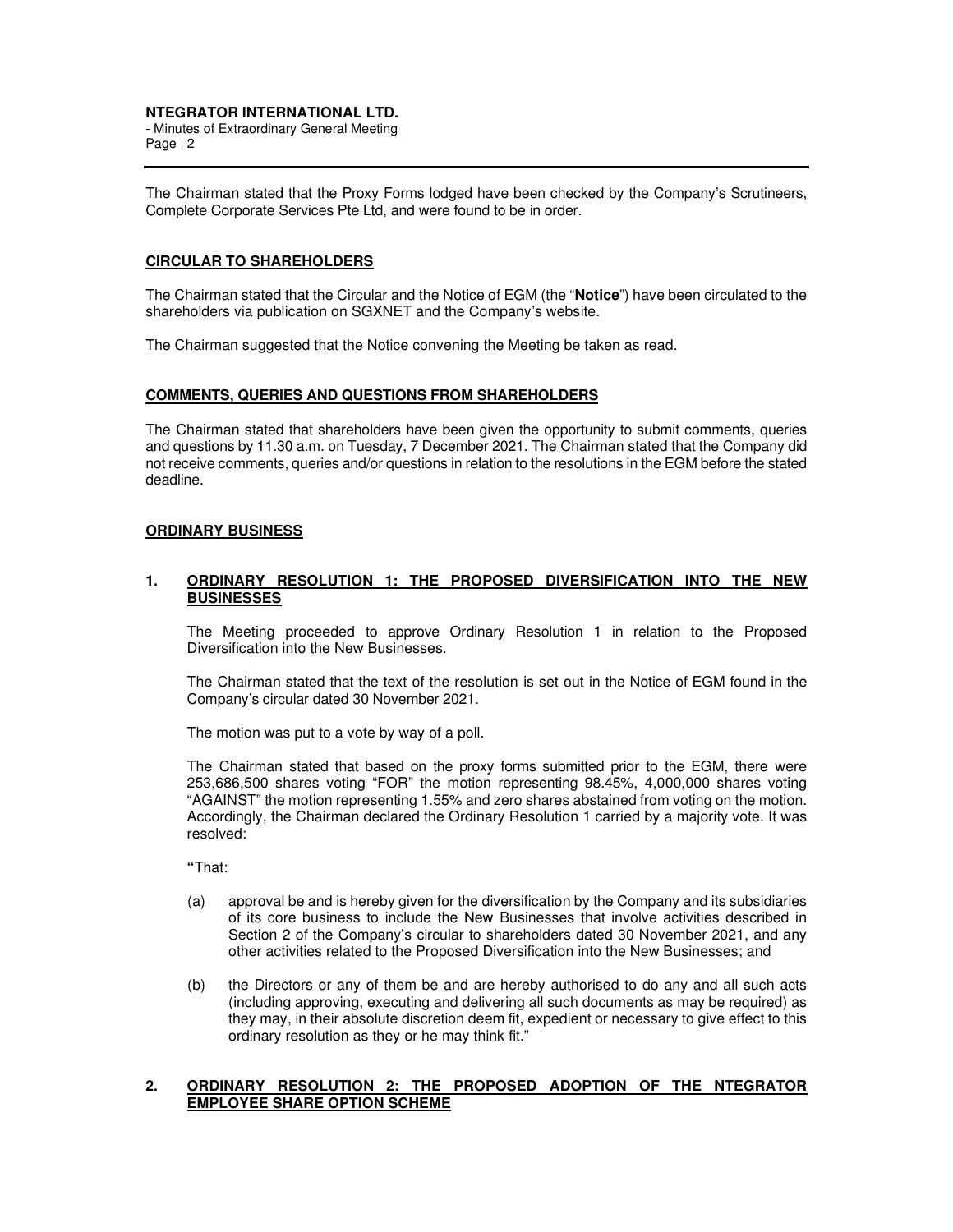The Chairman stated that the second item on the agenda is to approve Ordinary Resolution 2 in relation to the Proposed Adoption of the Ntegrator Employee Share Option Scheme.

The Chairman stated that the text of the resolution is set out in the Notice of EGM found in the Company's circular dated 30 November 2021.

The Chairman highlighted that all persons (including directors and such employees of the Group) who are eligible to participate in Ntegrator Employee Share Option Scheme must abstain from voting on Ordinary Resolution 2 in relation to the Proposed Adoption of the Ntegrator Employee Share Option Scheme and shall also refrain from accepting nominations as proxy or otherwise vote at the EGM in respect of Ordinary Resolution 2 unless the relevant Proxy Forms contain specific instructions directing the manner in which the votes are to be cast.

The Chairman highlighted that the Company will disregard any votes cast for Ordinary Resolution 2 by all persons (including directors and such employees of the Group) who are eligible to participate in the Ntegrator Employee Share Option Scheme.

The motion was put to vote by way of a poll.

The Chairman stated that based on the proxy forms submitted prior to the EGM, there were 133,543,600 shares voting "FOR" the motion representing 97.09%, 4,000,000 shares voting "AGAINST" the motion representing 2.91% and 120,142,900 shares abstained from voting on the motion. Accordingly, the Chairman declared the Ordinary Resolution 2 carried by a majority vote. It was resolved:

"That:

- (a) the proposed adoption of the Ntegrator Employee Share Option Scheme as set out in Appendix B to the Circular be and are hereby adopted and approved by the Company; and
- (b) pursuant to Section 161 of the Act, the Directors and/or any of them be and are hereby authorised to offer and grant options in accordance with the rules of the Ntegrator Employee Share Option Scheme and to allot and issue such Shares as may be required to be allotted and issued pursuant to the exercise of options under the Ntegrator Employee Share Option Scheme provided always that the aggregate number of Shares over which options may be granted on any date under the Ntegrator Employee Share Option Scheme shall not exceed 20% of the total issued Shares of the Company excluding treasury shares and subsidiary holdings from time to time."

#### **3. ORDINARY RESOLUTION 3: THE PROPOSED GRANT OF OPTIONS AT A DISCOUNT UNDER THE NTEGRATOR EMPLOYEE SHARE OPTION SCHEME**

The Chairman stated that the third item on the agenda is to approve Ordinary Resolution 3 in relation to the Proposed Grant of Options at a Discount Under the Ntegrator Employee Share Option Scheme and is subject to and contingent upon the passing of Ordinary Resolution 2.

The Chairman stated that the text of the resolution is set out in the Notice of EGM found in the Company's circular dated 30 November 2021.

The Chairman highlighted that all persons (including directors and such employees of the Group) who are eligible to participate in the Ntegrator Employee Share Option Scheme must abstain from voting on Ordinary Resolution 3 in relation to the Proposed Grant of Options at a Discount under the Ntegrator Employee Share Option Scheme and shall also refrain from accepting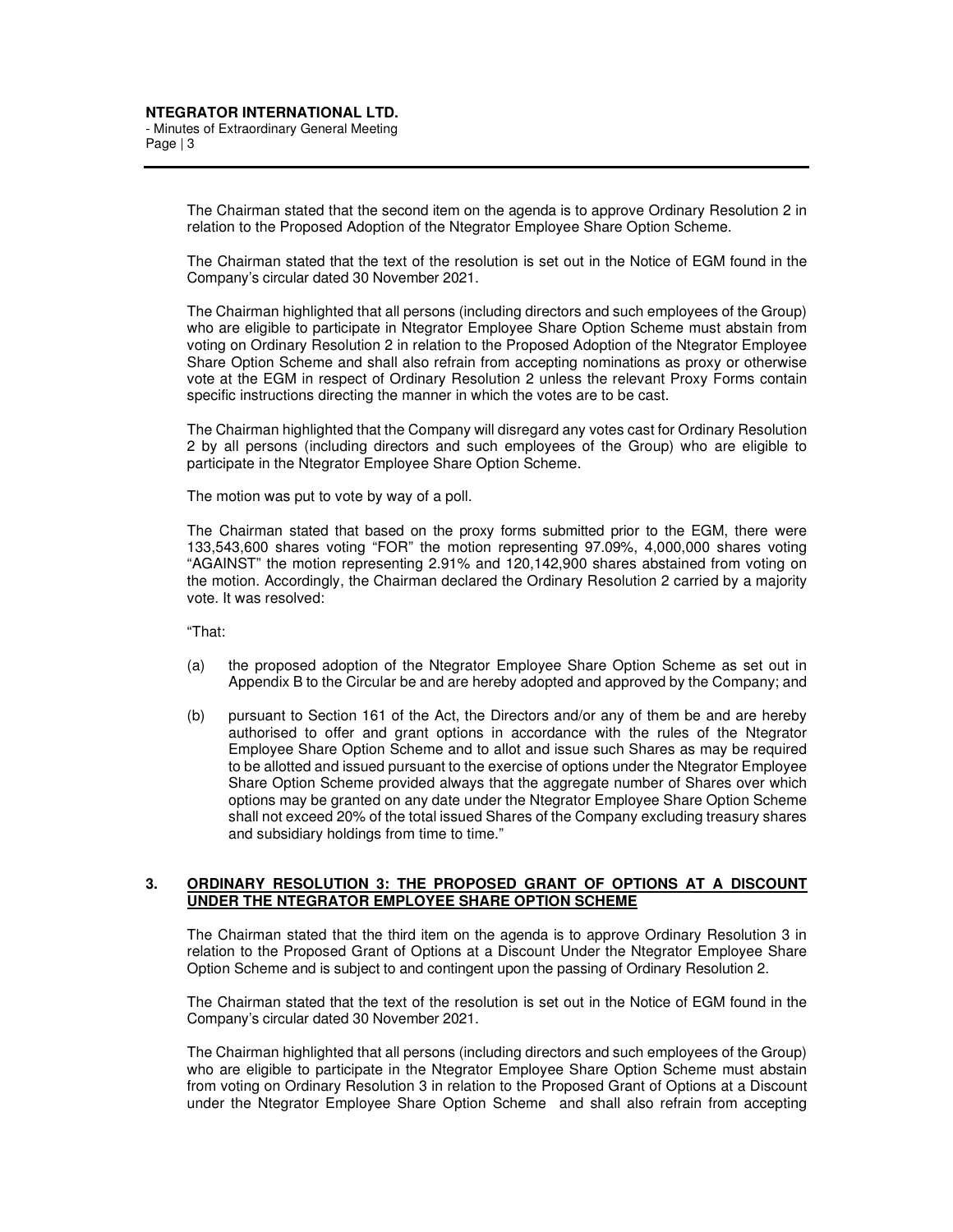- Minutes of Extraordinary General Meeting Page | 4

> nominations as proxy or otherwise vote at the EGM in respect of Ordinary Resolution 3 unless the relevant Proxy Forms contain specific instructions directing the manner in which the votes are to be cast.

> The Chairman stated that the Company will disregard any votes cast Ordinary Resolution 3 by all persons (including directors and such employees of the Group) who are eligible to participate in the Ntegrator Employee Share Option Scheme.

The motion was put to vote by way of a poll.

The Chairman stated that based on the proxy forms submitted prior to the EGM, there were 133,543,600 shares voting "FOR" the motion representing 97.09%, 4,000,000 shares voting "AGAINST" the motion representing 2.91% and 120,142,900 shares abstained from voting on the motion. Accordingly, the Chairman declared the Ordinary Resolution 3 carried by a majority vote. It was resolved:

"That subject to and contingent upon the passing of Ordinary Resolution 2, the Directors be and are hereby authorised to grant Options in accordance with the rules of the Ntegrator Employee Share Option Scheme with Exercise Prices set at a discount to the Market Price, provided that such discount does not exceed 20% of the Market Price (or such other percentage or amount as may be prescribed or permitted for the time being by the SGX-ST)."

### **4. ORDINARY RESOLUTION 4: THE PROPOSED CHANGE OF AUDITORS**

The Chairman stated that the fourth item on the agenda is to approve Ordinary Resolution 4 in relation to the Proposed Change of Auditors.

The Chairman stated that the text of the resolution is set out in the Notice of EGM found in the Company's circular dated 30 November 2021.

The motion was put to a vote by way of a poll.

The Chairman stated that based on the proxy forms submitted prior to the EGM, there were 253,686,500 shares voting "FOR" the motion representing 98.45%, 4,000,000 shares voting "AGAINST" the motion representing 1.55% and zero shares abstained from voting on the motion. Accordingly, the Chairman declared the Ordinary Resolution 4 carried by a majority vote. It was resolved:

"That:

- (a) the resignation of Nexia TS Public Accounting Corporation ("**Nexia TS**") as auditors of the Company be and is hereby noted;
- (b) the appointment of Moore Stephens LLP ("**Moore Stephens**") as auditors of the Company, with effect from the date of Shareholders' approval of this Ordinary Resolution 4 to hold office until the conclusion of the next AGM at such remuneration and on such terms to be agreed between the Directors and Moore Stephens be and is hereby approved; and
- (c) the Directors of the Company or any of them be and are hereby authorised to exercise such discretion to complete and do all such acts and things, including without limitation, to sign, seal, execute and deliver all such documents and deeds, and to approve any amendment, alteration or modification to any document, as they or he may consider necessary, desirable or expedient or in the interest of the Company to give effect to this Ordinary Resolution 4 as they or he may think fit."